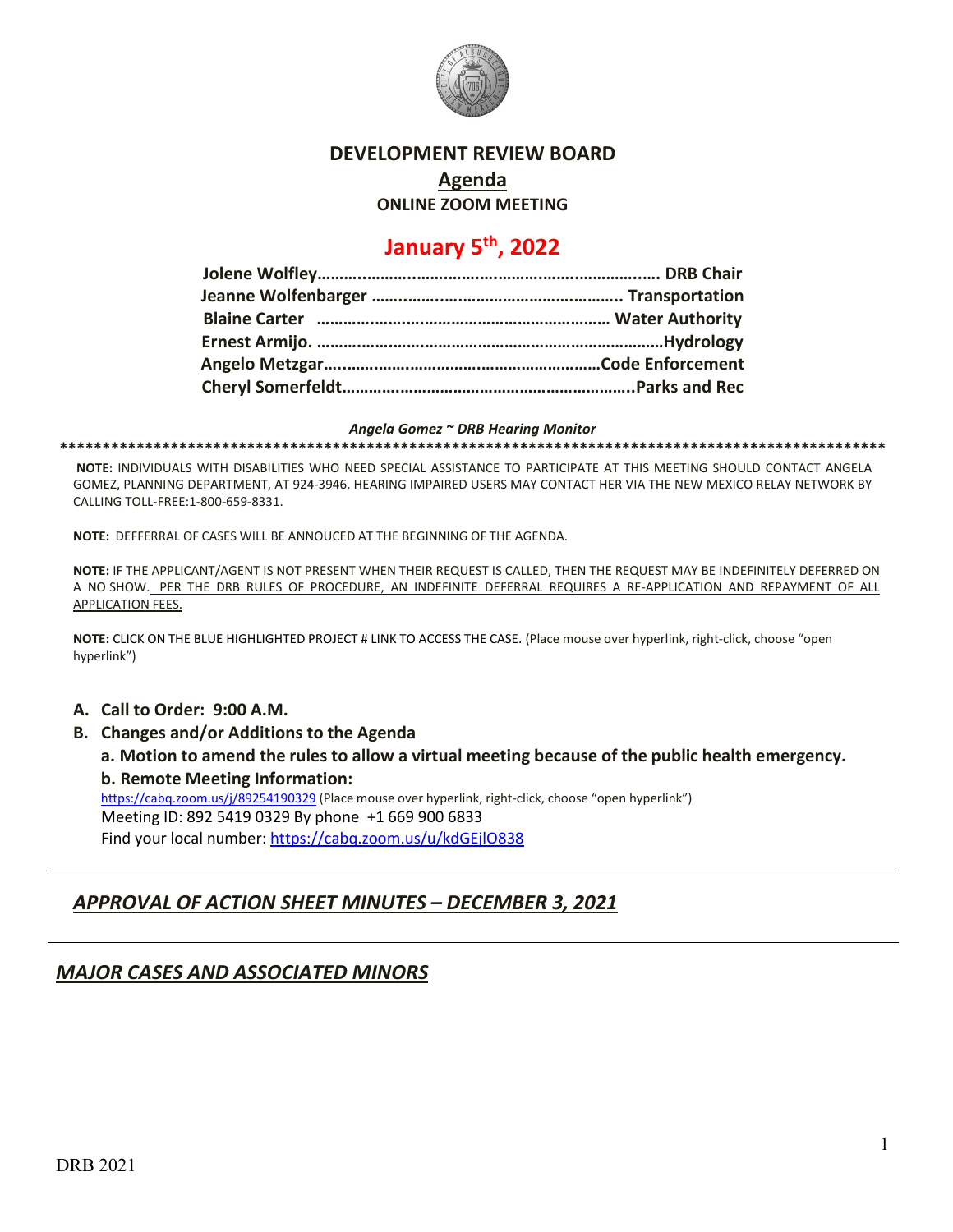| 1. | PR-2021-006070<br>SI-2021-01889 - SITE PLAN                                                                                                                                                                                                                                                                                                                                                                      | <b>CONSENSUS PLANNING, INC. agent for 98TH AND I-40</b><br>LAND, LLC requests the aforementioned action(s) for all ora<br>portion of: TRACT 9, UNIT 5, AVALON SUBDIVISION<br>zoned NR-BP, located on BLUEWATER RD NW between94TH<br>ST NW and 90TH ST NW containing approximately 16.1<br>acre(s). (K-9) [Deferred from 12/1/21, 12/15/21]<br><b>PROPERTY OWNERS: 98TH AND I-40 LAND, LLC</b><br>REQUEST: SITE PLAN APPROVAL FOR AN APPROXIMATELY 150,000<br>SQUARE FOOT WAREHOUSE AND DISTRIBUTION OF BUILDING ON A 9.7                                                                                                          |
|----|------------------------------------------------------------------------------------------------------------------------------------------------------------------------------------------------------------------------------------------------------------------------------------------------------------------------------------------------------------------------------------------------------------------|-----------------------------------------------------------------------------------------------------------------------------------------------------------------------------------------------------------------------------------------------------------------------------------------------------------------------------------------------------------------------------------------------------------------------------------------------------------------------------------------------------------------------------------------------------------------------------------------------------------------------------------|
| 2. | PR-2021-006070<br>SI-2021-01888 - SITE PLAN                                                                                                                                                                                                                                                                                                                                                                      | ACRE PORTION OF THE SUBJECT PROPERTY (NORTH PORTION)<br>CONSENSUS PLANNING, INC. agent for 98TH AND I-40<br><b>LAND, LLC</b> requests the aforementioned action(s) for all ora<br>portion of: TRACT 9, UNIT 5, AVALON SUBDIVISION<br>zoned NR-BP, located on BLUEWATER RD NW between94TH<br>ST NW and 90TH ST NW containing approximately 16.1<br>acre(s). (K-9) [Deferred from 12/1/21, 12/15/21]<br>PROPERTY OWNERS: 98TH AND I-40 LAND, LLC<br>REQUEST: SITE PLAN APPROVAL FOR AN APPROXIMATELY 150,000<br>SQUARE FOOT WAREHOUSE AND DISTRIBUTION OF BUILDING ON A 9.7<br>ACRE PORTION OF THE SUBJECT PROPERTY (SOUTH PORTION) |
| 3. | PR-2021-006070<br>SD-2021-00240 - PRELIMINARY/FINAL<br><b>PLAT Slope</b><br>SD-2021-00245 - VACATION OF PRIVATE<br><b>EASEMENT De-siltation</b><br><b>SD-2021-00246 - VACATION OF PRIVATE</b><br><b>EASEMENT Drainage</b><br>SD-2021-00247 - VACATION OF PRIVATE<br><b>EASEMENT</b><br>SD-2021-00249 - VACATION OF PUBLIC<br><b>EASEMENT Anchor</b><br>SD-2021-00250 - VACATION OF PUBLIC<br><b>EASEMENT PUE</b> | CSI - CARTESIAN SURVEY'S INC. agent for $98^{TH}$ & I-40 LAND,<br>LLC requests the aforementioned $action(s)$ for all or a portion<br>of: TRACT 9, UNIT 5, AVALON SUBDIVISION zoned NR-BP,<br>located at BLUEWATER RD NW between 94TH ST and 90TH ST<br>containing approximately 16.1021 acre(s). (K-09) <i>[Deferred from</i><br>12/8/211<br>PROPERTY OWNERS: 98th &I-40 LAND, LLC<br><b>REQUEST:</b> CREATE TWO NEW TRACTS FROM ONE EXISTING TRACT, GRANT<br>EASEMENTS, VACATE PUBLIC EASEMENTS                                                                                                                                 |

## *MAJOR CASES*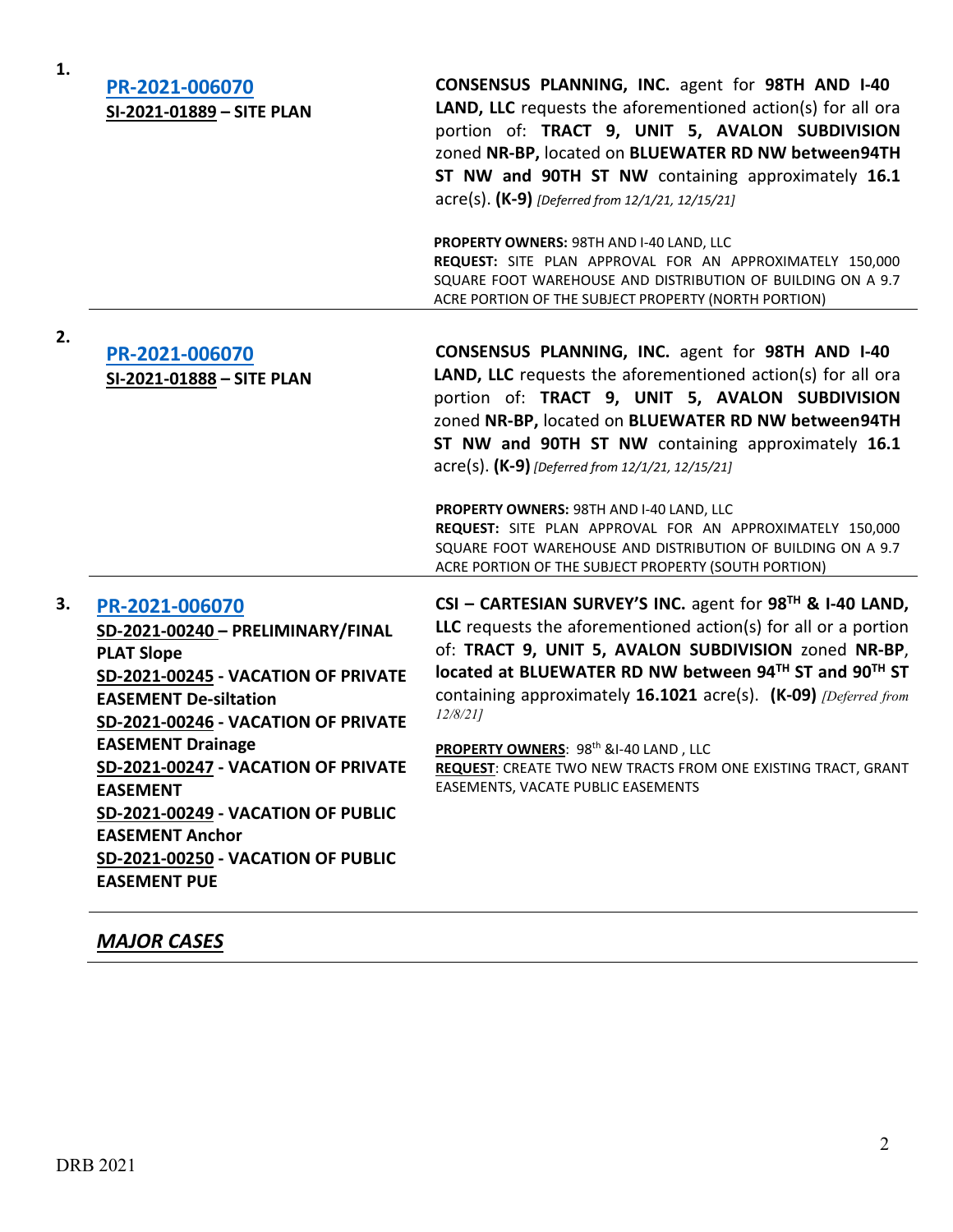### **4. [PR-2021-004968](http://data.cabq.gov/government/planning/DRB/PR-2021-004968/DRB%20Submittals/PR-2021-004968_Jan_5_2022_(PP,%20TDSW,%20Waiver%20x3)/Original%20Application/0000Digital%20Submittal_12-10-2021%20(1).pdf)**

**SD-2021-00260 – PRELIMINARY PLAT VA-2021-00453 – WAIVER TO STREET FACING REAR YARD VA-2021-00455 – TEMPORARY DEFERRALOF SIDEWALK VA-2021-00452 – SIDEWALK WAIVER VA-2021-00454 – WAIVER TO BLOCK LENGTH**

**Sketch plat 1-27-2021**

**5.**

**[PR-2021-005573](http://data.cabq.gov/government/planning/DRB/PR-2021-005573/DRB%20Submittals/) IDO 2020**

**SD-2021-00171 – PRELIMINARY PLAT SD-2021-00172 – VACATION OF PUBLIC EASEMENT-22' Public Pedestrian Access SD-2021-00174 – VACATION OF PUBLIC EASEMENT-10' PUE SD-2021-00175 – VACATION OF PUBLIC EASEMENT-30' Public Waterline SD-2021-00176 - VACATION OF PUBLICEASEMENT-40' PNM SD-2021-00177 - VACATION OF PUBLICEASEMENT-Pedestrian Access and Drainage SD-2021-00178 - VACATION OF PRIVATE EASEMENT-Private Drainage SD-2021-00179 - VACATION OF PUBLICEASEMENT-Public Waterline studio SD-2021-00180 - VACATION OF PRIVATE EASEMENT-Private access-ABCWUA SD-2021-00181** - **VACATION OF PRIVATE -EASEMENT- Private access-ABCWUA**

**BOHANNAN HUSTON, INC.** agent for **ELK HAVEN** requests the aforementioned action(s) for all or a portion of: **TRACT B-1 & B-2, LA CUENTISTA SUBDIVISION** zoned **R-ML**, located on **ROSA PARKS RD NW between UNSER BLVD NWand KIMMICK DR NW** containing approximately **59.0** acre(s). **(C-10)**

**PROPERTY OWNERS**: ELK HAVEN LLC **REQUEST**: PRELIMINARY PLAT AND ASSOCIATED WAIVER

**BOHANNAN HUSTON INC.** agent for **NETFLIX STUDIOS, LLC, KENNETH FALCON** requests the aforementioned action(s) for all or a portion of: **TRACTS 22-A,22-B,22-C, 26, N, O, Q-1, Q-2, Q-3, OS-7, R, 17, A-1-A-6, MESA DEL SOL INNOVATION PARK I & II** zoned **PC**, located on **5650 UNIVERSITY BLVD SE** containing approximately **162.78** acre(s). **(R-16)** *[Deferred from 9/29/21, 10/20/21, 11/3/21, 11/17/21, 12/1/21]*

**PROPERTY OWNERS**: CITY OF ALBUQUERQUE, MDS INVESTMENTS **REQUEST**: PRELIMINARY PLAT, VACATIONS OF PRIVATE EASEMENT, VACATIONS OF PUBLIC EASEMENT

*\*\* AGENT REQUESTS DEFERRAL TO JANUARY 26TH, 2022.*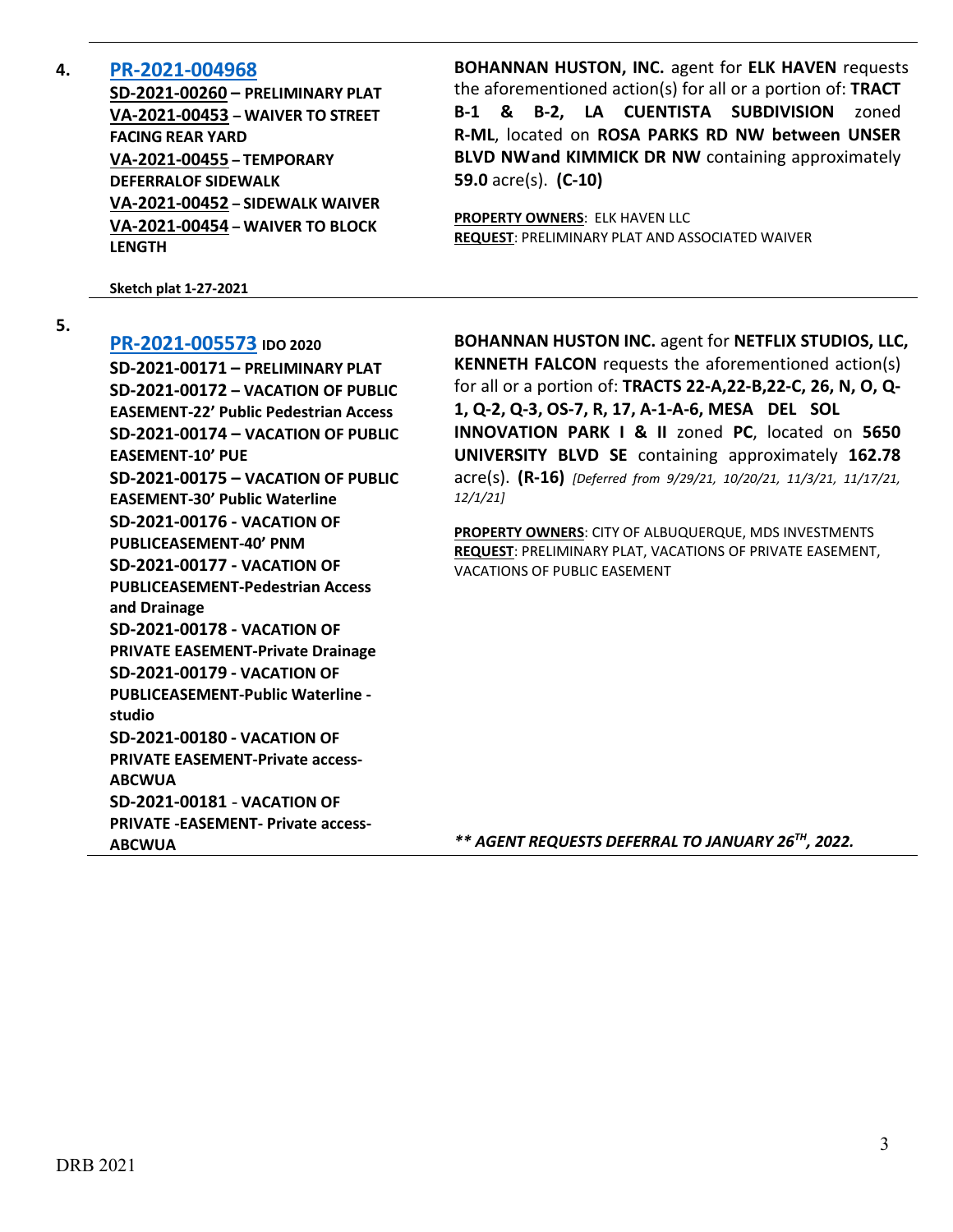| 6. | PR-2021-005573 IDO 2020<br>SI-2021-01482 - SITE PLAN                       | DEKKER/PERICH/SABATINI - WILL GLEASON agent for<br>NETFLIX STUDIOS, LLC, KENNETH FALCON requests the<br>aforementioned action(s) for all or a portion of: TRACTS 22-<br>A, 22-B, 22-C, 26, N, O, Q-1, Q-2, Q-3, OS-7, R, 17, A-1-A-<br>6, MESA DEL SOL INNOVATION PARK I & II zoned PC,<br>located on UNIVERSITY BLVD between EASTMAN<br><b>CROSSING and MESA DEL SOL</b> containing approximately<br>162.784 acre(s).(R-16) [Deferred from 9/29/21, 10/20/21, 11/3/21,<br>11/17/21, 12/1/21]<br>PROPERTY OWNERS: CITY OF ALBUQUERQUE, MDS INVESTMENTS<br>REQUEST: AN APPROXIMATELY 117.53 ACRE EXPANSION OF THE<br>EXSITING ALBUQUERQUE STUDIOS CAMPUS INCLUDING A NEW<br>PRODUCITON OFFICE, MILL BUILDING AND PRODUCTION SUPPORT<br>SPACES. |
|----|----------------------------------------------------------------------------|-----------------------------------------------------------------------------------------------------------------------------------------------------------------------------------------------------------------------------------------------------------------------------------------------------------------------------------------------------------------------------------------------------------------------------------------------------------------------------------------------------------------------------------------------------------------------------------------------------------------------------------------------------------------------------------------------------------------------------------------------|
|    |                                                                            | ** AGENT REQUESTS DEFERRAL TO JANUARY 26TH, 2022.                                                                                                                                                                                                                                                                                                                                                                                                                                                                                                                                                                                                                                                                                             |
| 7. | PR-2019-002402<br>SI-2021-002080 - SITE PLAN                               | <b>BOWMAN</b><br><b>CONSULTING</b><br><b>GROUP</b><br>the<br>requests<br>aforementioned action(s) for all or a portion of: LOT 12,<br>UNIT 5, AVALON SUBDIVISION zoned NR-BP, located on<br>98TH containing approximately 1.46 acre(s). (K-9)                                                                                                                                                                                                                                                                                                                                                                                                                                                                                                 |
|    |                                                                            | <b>PROPERTY OWNERS: KEVIN MATTSON-RS BLUEWATER LLC</b><br>REQUEST: DRB SITE PLAN FOR DRIVE THRU RESTAURANT                                                                                                                                                                                                                                                                                                                                                                                                                                                                                                                                                                                                                                    |
|    |                                                                            | ** AGENT REQUESTS DEFERRAL TO JANUARY 12TH, 2022.                                                                                                                                                                                                                                                                                                                                                                                                                                                                                                                                                                                                                                                                                             |
| 8. | PR-2021-006336<br>SI-2021-02091 - SITE PLAN                                | TIERRA WEST, LLC - VINCE CARRICA agent for DENNIS<br><b>ROMERO</b> requests the aforementioned action(s) for all or a<br>portion of: LOT 1, BLOCK 3 TOWN OF ATRISCO<br>GRANT zoned NR-BP, located on 10320 CENTRAL AVE SW<br>between CENTRAL AVE and SUNSET GARDENS containing<br>approximately 4.0 acre(s). (L-08)<br><b>PROPERTY OWNERS: DENNIS ROMERO</b>                                                                                                                                                                                                                                                                                                                                                                                  |
|    |                                                                            | REQUEST: DRB SITE PLAN FOR SELF STORAGE FACILITY                                                                                                                                                                                                                                                                                                                                                                                                                                                                                                                                                                                                                                                                                              |
| 9. | PR-2021-005222 IDO 2019<br>SI-2021-01237 - EPC SITE<br><b>PLANSIGN OFF</b> | <b>TIERRA WEST, LLC agent for WESTERN HILLS INVESTMENTS</b><br>LLC requests the aforementioned action(s) for all or a<br>portion of: TRACT C-4-A PLAT OF TRACTS C3A, C3B, C3C,<br>C4A, SEVEN BAR RANCH zoned NR-BP, located at 3615<br>HWY 528 between CALLE CUERVO NW and HWY<br>528 containing approximately 1.99 acre(s). (A-14) [Deferred]<br>from8/18/21, 9/15/21, 9/22/21, 10/20/21, 11/10/21, 12/1/21]                                                                                                                                                                                                                                                                                                                                 |
|    |                                                                            | PROPERTY OWNERS: WESTERN HILLS INVESTMENTS LLC<br><b>REQUEST: FINAL SIGN OFF OF EPC SITE PLAN</b>                                                                                                                                                                                                                                                                                                                                                                                                                                                                                                                                                                                                                                             |

DRB 2021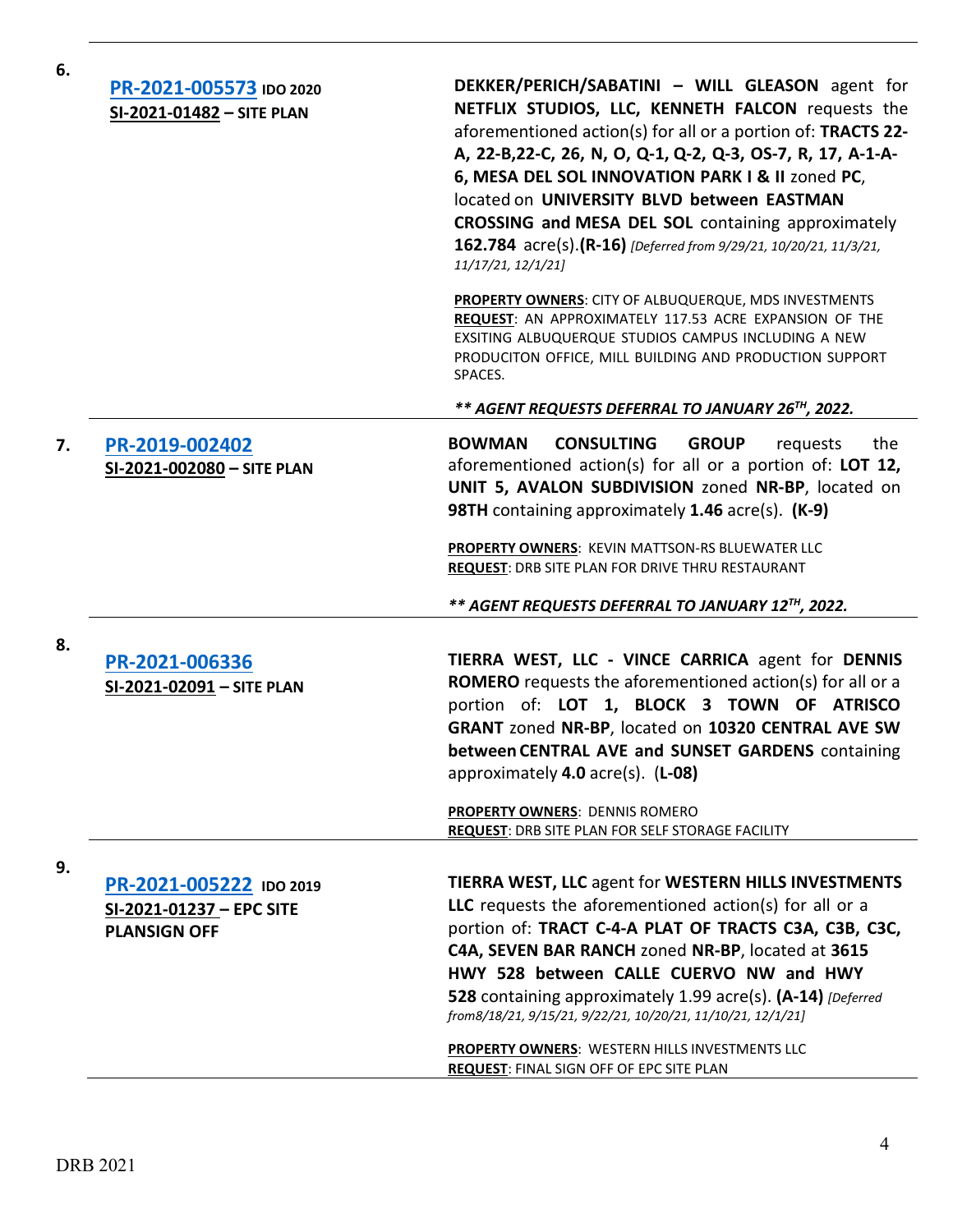| 10. | PR-2021-005414 IDO 2019<br>SI-2021-01031 - SITE PLAN<br>SD-2021-00136 - PRELIMINARY PLAT<br>SD-2021-00137 - VACATION OF<br><b>PUBLIC</b><br><b>EASEMENT 90' Drainage</b><br>SD-2021-00138 - VACATION OF PUBLIC<br><b>EASEMENT 10' Utility</b><br><b>SD-2021-00139 - VACATION OF</b><br><b>PRIVATE EASEMENT 40' x 30' Access</b><br><b>Sketch plat 5-12-2021</b> | TIERRA WEST, LLC agent for LA MAME LLC requests the<br>aforementioned action(s) for all or a portion of: TRACT F-4-<br>A PLAT OF TRACTS F-3-A, F-4-A & F-6-A, ATRISCO<br>BUSINESS PARK UNIT 3 zoned MX-M, located at 441 & 457<br>COORS BLVD NW between COORS BLVD NW and<br><b>BLUEWATER RD NW</b> containing approximately 8.94 acre(s).<br>(J-10) [Deferred from 8/4/21, 8/25/21, 9/15/21, 10/20/21, 11/3/21,<br>11/17/21, 12/1/21, 12/8/21]<br>PROPERTY OWNERS: LA MAME, LLC<br><b>REQUEST: DRB SITE PLAN, PRELIMINARY PLAT, VACATION ACTIONS</b>                                                                                                                                                                                                                                                                                                        |
|-----|-----------------------------------------------------------------------------------------------------------------------------------------------------------------------------------------------------------------------------------------------------------------------------------------------------------------------------------------------------------------|--------------------------------------------------------------------------------------------------------------------------------------------------------------------------------------------------------------------------------------------------------------------------------------------------------------------------------------------------------------------------------------------------------------------------------------------------------------------------------------------------------------------------------------------------------------------------------------------------------------------------------------------------------------------------------------------------------------------------------------------------------------------------------------------------------------------------------------------------------------|
| 11. | PR-2018-001284<br>SI-2021-01962 - SITE PLAN<br><b>AMENDMENT</b><br>VA-2021-00458 - SIDEWALK WIDTH<br><b>WAIVER</b>                                                                                                                                                                                                                                              | <b>PLANNING, INC.</b><br><b>CONSENSUS</b><br>agent for<br><b>LEGACY</b><br>DEVELOPMENT & MANAGEMENT, LLC requests the<br>aforementioned action(s) for all or a portion of: A-2-A-1-A<br>and A-2-A-2-A; A-2 and 2A, BLOCK F, PARK SQUARE;<br>BEVERLY-WOOD ADDITION zoned MX-H, located on 6500<br>AMERICAS PARKWAY, 6400 INDIAN SCHOOL RD between<br>INDIAN SCHOOL RD and LOUISIANA BLVD NE containing<br>approximately 5.0 acre(s). (J-18) [Deferred from 12/15/21]<br>PROPERTY OWNERS: LEGACY MUP LLC; KLG 18 LLC; KLG 29 LLC<br><b>REQUEST: ADD ADDITIONAL PROPERTY TO SITE PLAN DRB FOR</b><br>DEVELOPMENT OF A PARKING LOT                                                                                                                                                                                                                               |
| 12. | PR-2018-001579 IDO 2019<br>SI-2021-00304 - SITE PLAN<br>SI-2021-00305 - SITE PLAN<br><b>AMENDMENT</b>                                                                                                                                                                                                                                                           | MODULUS ARCHITECTS INC. C/O ANGELA WILLIAMSON<br>agent for <b>WINROCK PARTNERS LLC</b> requests the<br>aforementioned action(s) for all or a portion of: PARCEL Z<br>FINAL PLAT PARCEL Z AND TRACTS A, D, E, F-1, G & H,<br>zoned MX-H, located at 2100 LOUISIANA BLVD NW<br><b>INDIAN</b><br><b>SCHOOL</b><br>between<br>$I-40$<br>containing<br>and<br>approximately 28.8654 acre(s). (J-19) [Deferred from 3/31/21,<br>4/28/21, 5/26/21, 6/23/21, 6/30/21, 7/14/21, 7/21/21, 7/28/21, 8/11/21,<br>8/25/21, 9/22/21, 11/10/21, 12/15/21]<br><b>PROPERTY OWNERS: WINROCK PARTNERS LLC</b><br><b>REQUEST:</b> SITE PLAN FOR NEW PARK CONCEPT TO INCLUDE WATER<br>FEATURES, 2 INTERNAL PAD SITES FOR FUTURE USERS, 2 BUILDINGS<br>ALONG DILLARDS. PARK INCLUDES KIDS PLAYING AREA, PATHS AND<br>BRIDGES.<br>** AGENT REQUESTS DEFERRAL TO JANUARY 19TH, 2022. |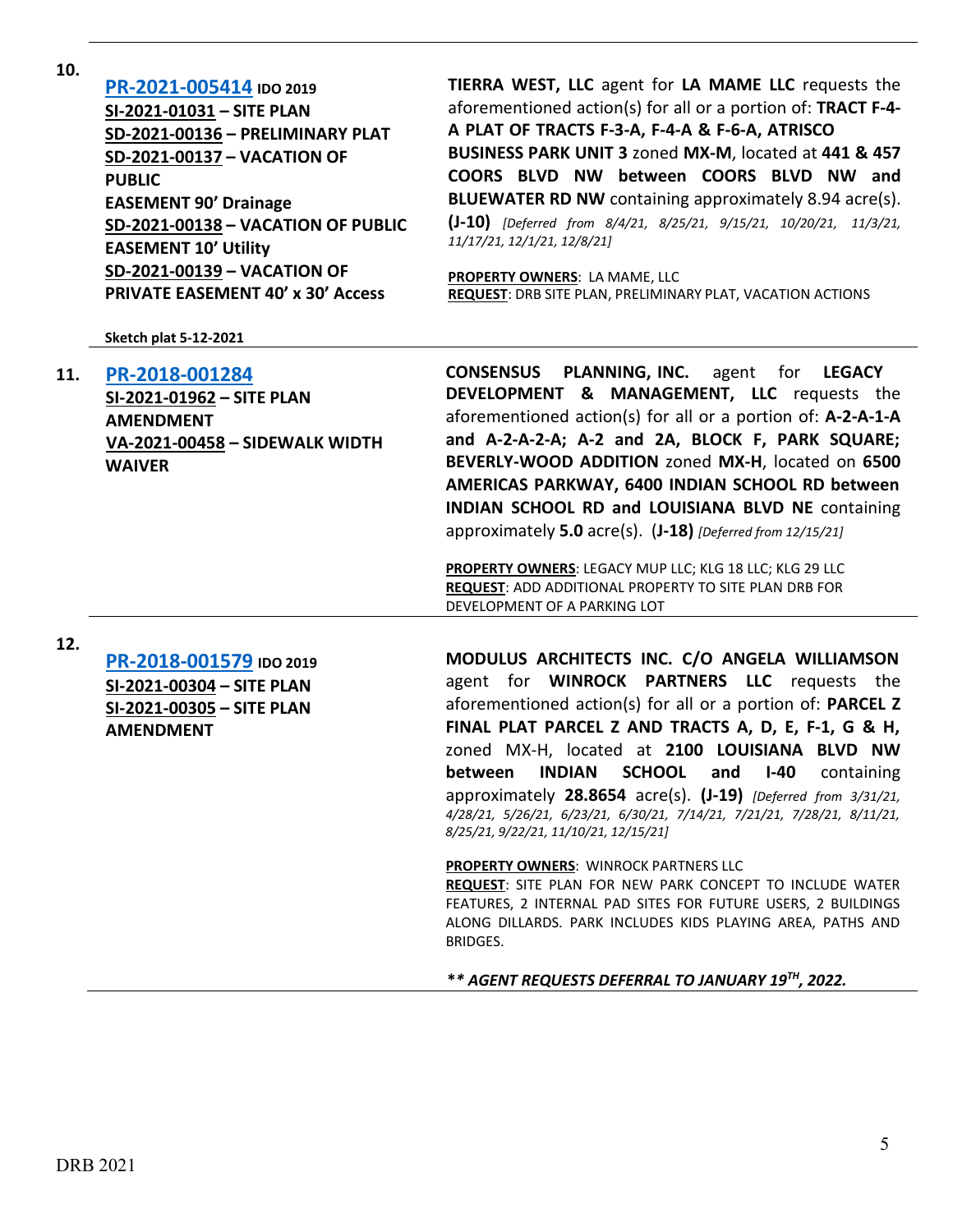| 13. | PR-2020-004138 IDO 2019<br>SD-2021-00151 - PRELIMINARY PLAT<br><b>Sketch plat 3-10-2021</b> | HUITT-ZOLLARS INC. - SCOTT EDDINGS agent for QUESTA<br>DEL ORO, LLC - TIM<br><b>MCNANEY</b><br>requests the<br>aforementioned action(s) for all or a portion of: TRACT 3 &<br>A-1-A-4, MESA DEL SOL INNOVATION PARK zoned PC,<br>located between SAGAN LOOP and DE KOONING LOOP<br>containing approximately 22.0366 acre(s). (R-15) {Deferred<br>from 8/11/21, 9/15/21, 9/29/21, 10/20/21, 11/3/21, 11/17/21, 12/15/21]<br>PROPERTY OWNERS: QUESTA DEL ORO LLC / MDS INVESTMENTS<br>REQUEST: SINGLE FAMILY RESIDENTIAL SUBDIVISION ON TRACT A-1-A-<br>3. TRACT A-1-A-4 SPLIT FOR EXTENSION OF DEIKENBORN DRIVE |
|-----|---------------------------------------------------------------------------------------------|----------------------------------------------------------------------------------------------------------------------------------------------------------------------------------------------------------------------------------------------------------------------------------------------------------------------------------------------------------------------------------------------------------------------------------------------------------------------------------------------------------------------------------------------------------------------------------------------------------------|
|     |                                                                                             | ** AGENT REQUEST DEFERRAL TO JANUARY 26TH, 2022                                                                                                                                                                                                                                                                                                                                                                                                                                                                                                                                                                |
| 14. | PR-2021-005195<br>SI-2021-01747 - SITE PLAN                                                 | DEKKER/PERICH/SABATINI - WILL GLEASON agent for<br>JC SIX LLC requests the aforementioned action(s) for all or<br>a portion of: TRACT 6A-1, UNIT 1, JOURNAL CENTER<br>PHASE 2 zoned MX-H, located on 7501 JEFFERSON ST NE<br>between JEFFERSON ST and MASTHEAD ST NE containing<br>approximately 5.1536 acre(s). (D-17) [Deferred from 11/10/21,<br>12/1/21, 12/15/21]                                                                                                                                                                                                                                         |
|     |                                                                                             | PROPERTY OWNERS: JC SIX LLC<br>REQUEST: SITE PLAN APPROVAL REQUEST FOR MULTI-FAMILY<br><b>APARTMENT HOME COMMUNITY</b>                                                                                                                                                                                                                                                                                                                                                                                                                                                                                         |
|     |                                                                                             | ** AGENT REQUEST DEFERRAL TO JANUARY 12TH, 2022.                                                                                                                                                                                                                                                                                                                                                                                                                                                                                                                                                               |
| 15. | PR-2021-005864 IDO 2019<br>SD-2021-00212 - PRELIMINARY PLAT                                 | CSI - CARTESIAN SURVEYS, INC. agent for RED<br><b>SKY HOLDINGS</b> requests the aforementioned action(s) for                                                                                                                                                                                                                                                                                                                                                                                                                                                                                                   |
|     |                                                                                             | all or a portion of: LOT 12 UNIT 5, AVALON SUBDIVISION<br>zoned NR-BP, located on EAST SIDE OF 98TH ST NW,<br>BETWEEN BLUEWATER RD NW and VOLCANO RD NW<br>containing approximately 11.0954 acre(s). (K-09) [Deferred<br>from 11/17/21, 12/8/21, 12/15/21]                                                                                                                                                                                                                                                                                                                                                     |
|     |                                                                                             | <b>PROPERTY OWNERS: MAJEC, LLC</b><br>REQUEST: TO CREATE 6 TRACTS FROM ONE EXISTING TRACT BY<br>SUBDIVISION, GRANT EASEMENT AND ADDITIONAL RIGHT OF WAY                                                                                                                                                                                                                                                                                                                                                                                                                                                        |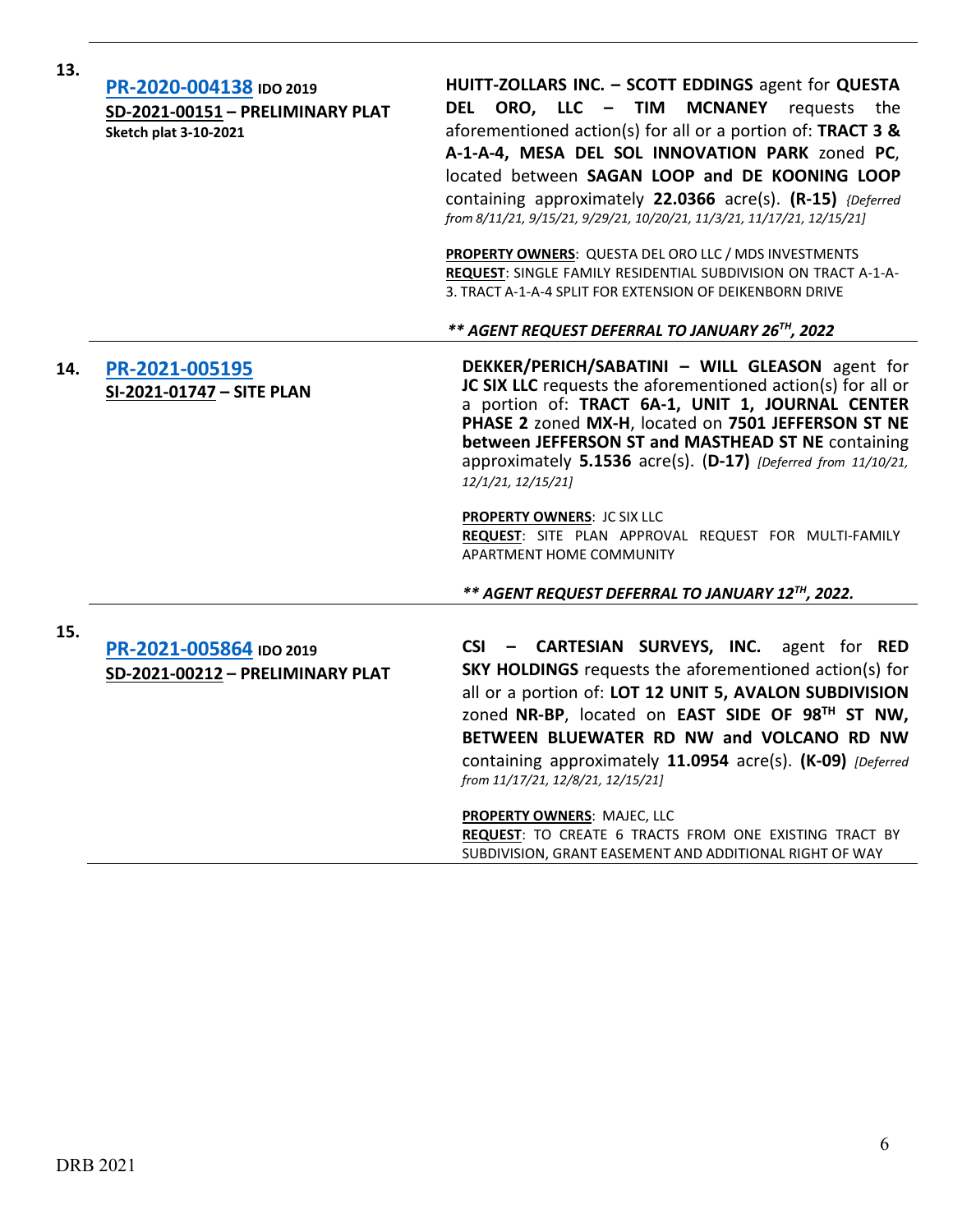| 16. | PR-2021-005628 IDO 2020<br>SD-2021-00214 - PRELIMINARY PLAT<br>SD-2021-00224 - BULK LAND PLAT                                                  | <b>BOHANNAN</b><br><b>HUSTON</b><br>INC.<br><b>MDS</b><br>agent<br>for<br><b>INVESTMENTS, LLC</b> requests the aforementioned action(s)<br>for all or a portion of: TRACT A-1-A-1-A, MESA DEL SOL<br>INNOVATION PARK zoned PC, located on UNIVERSITY<br>BLVD SE between STRYKER RD and UNIVERSITY BLVD<br>containing approximately 1598.6338 acre(s). (R-14, S-14-<br>17, T-15-17)[Deferred from 11/17/21, 12/8/21, 12/15/21] |
|-----|------------------------------------------------------------------------------------------------------------------------------------------------|-------------------------------------------------------------------------------------------------------------------------------------------------------------------------------------------------------------------------------------------------------------------------------------------------------------------------------------------------------------------------------------------------------------------------------|
|     |                                                                                                                                                | <b>PROPERTY OWNERS: MDS INVESTMENTS, LLC</b><br><b>REQUEST: PRELIMINARY PLAT AND BULK LAND PLAT FOR FUTURE</b><br>TRACT N AND THE RE-PLAT OF TRACT A-1-A1-A TO DEDICATE RIGHT<br>OF WAY FOR MESA DEL SOL TOWN CENTER.                                                                                                                                                                                                         |
|     |                                                                                                                                                | ** AGENT REQUESTS DEFERRAL TO JANUARY 12TH, 2022.                                                                                                                                                                                                                                                                                                                                                                             |
| 17. | PR-2018-001398<br>SD-2021-00242 - PRELIMINARY PLAT<br>VA-2021-00447- SIDEWALK WAIVER<br>SD-2021-01966 - EPC FINAL SITE PLAN<br><b>SIGN OFF</b> | JAG PLANNING & ZONING - JUANITA GARCIA agent<br>for DARRYL CHITWOOD - ECO GREEN BUILDING<br>requests the aforementioned action(s) for all or a portion<br>of: TRACT B, LANDS OF ELLA G. ROSSITER zoned PD,<br>located on 704GRIEGOS RD NW between 7TH ST NW and<br>9 <sup>th</sup> ST NW containing approximately 0.75 acre(s). (F-14)<br>[Deferred from 12/15/21]<br>PROPERTY OWNERS: DARRYL CHITWOOD                        |
|     |                                                                                                                                                | <b>REQUEST: PRELIMINARY PLAT, SIDEWALK WAIVER</b>                                                                                                                                                                                                                                                                                                                                                                             |
|     | <b>MINOR CASES</b>                                                                                                                             |                                                                                                                                                                                                                                                                                                                                                                                                                               |
| 18. | PR-2021-003661<br>SD-2021-00256 - FINAL PLAT                                                                                                   | RON HENSLEY/THE GROUP agent for CLEARBRROK<br><b>INVESTMENTS, INC.</b> requests the aforementioned<br>action(s) for all or a portion of: LOT 31, TRACT 1, BLOCK<br>16 UNIT 3, NORTH ALBUQUERQUE ACRES zoned R-1D,<br>located at 8321<br><b>GLENDALE</b><br>between<br><b>BARSTOW</b><br>VENTURA containing approximately 0.8864<br>and<br>$\text{acre}(s)$ . (B-20)                                                           |

**PROPERTY OWNERS**: CLEARBROOK INVESTMENTS **REQUEST**: FINAL PLAT OF SUBDIVISION OF LOT INTO 2 LOTS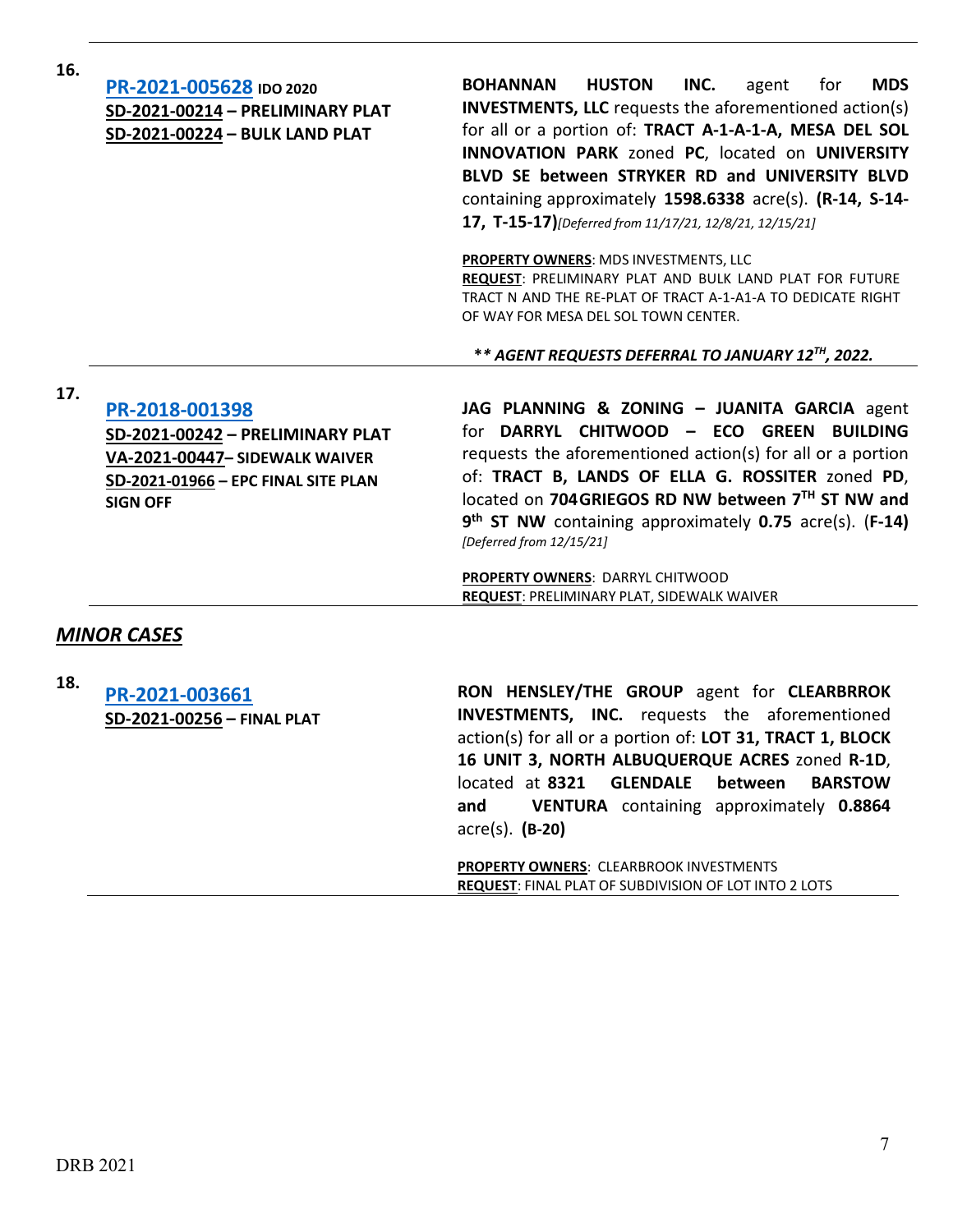| 19. | PR-2020-003658<br>SD-2021-00257 - EXTENSION OF<br><b>INFRASTRUCTURE</b><br><b>IMPROVEMENTSAGREEMENT</b> | ISAACSON & ARFMAN, INC. - FRED ARFMAN agent<br>for CRP-GREP OVERTURE ANDALUCIA OWNER, LLC<br>(NIC WHITTAKER) requests the aforementioned<br>action(s) for all or a portion of: TRACT 4-A, NORTH<br>ANDALUCIA AT LA LUZ zoned PD, located at 5301<br>ANTEQUERA RD NW between BOSQUE SCHOOL RD<br><b>NW</b><br>and<br><b>MIRANDELA</b><br><b>ST</b><br><b>NW</b> containing<br>approximately 7.7061 acre(s). (E-12)<br>PROPERTY OWNERS: CRP-GREP OVERTURE ANDALUCIA<br>OWNER, LLC (NIC WHITTAKER)<br>REQUEST: APPROVAL OF EXTENSION OF INFRASTRUCTURE<br><b>IMPROVEMENTS AGREEMENT</b> |
|-----|---------------------------------------------------------------------------------------------------------|--------------------------------------------------------------------------------------------------------------------------------------------------------------------------------------------------------------------------------------------------------------------------------------------------------------------------------------------------------------------------------------------------------------------------------------------------------------------------------------------------------------------------------------------------------------------------------------|
| 20. | PR-2019-002063<br>SD-2021-00261 - FINAL PLAT                                                            | MARK GOODWIN & ASSOCIATES, PA agent<br>for<br><b>CONSTRUCTION,</b><br>INC.<br><b>BOKAY</b><br>requests<br>the<br>aforementioned action(s) for all or a portion of: LOT 1-<br>PA THRU 31-P1, SAGE RANCH zoned R-T, located on<br>SAGE RANCH COURT between SAGE RANCH RD and<br>BENAVIDEZ RD containing approximately 3.7742 acre(s).<br>$(M-9)$                                                                                                                                                                                                                                       |
|     |                                                                                                         | PROPERTY OWNERS: WESTWAY HOMES<br>REQUEST: FINAL PLAT APPROVAL FOR SAGE RANCH SUBDIVISION                                                                                                                                                                                                                                                                                                                                                                                                                                                                                            |
| 21. | PR-2021-005009 IDO 2019<br>SD-2021-00091-<br>PRELIMINARY/FINALPLAT                                      | WAYJOHN SURVEYING INC. agent(s) for BLAKES<br>LOTA BURGER LLC request(s) the aforementioned<br>action(s) for all or a portion of PARCELS 6 THRU 10,<br>ATRISCO BUSINESS PARK zoned MX-M, located at NE<br>Corner of COORS BLVD and FORTUNA ROAD, containing<br>approximately 1.3523 acre(s). (J-10) [Deferred from 5/19/21,<br>7/14/21, 8/4/21, 8/18/21, 10/20/21, 12/1/21]                                                                                                                                                                                                          |
|     |                                                                                                         | PROPERTY OWNERS: BLAKE'S LOTABURGER<br><b>REQUEST: COMBINE 5 LOTS INTO ONE LOT</b>                                                                                                                                                                                                                                                                                                                                                                                                                                                                                                   |
|     |                                                                                                         | ** AGENT REQUESTS DEFERRAL TO FEBRUARY 2ND, 2022.                                                                                                                                                                                                                                                                                                                                                                                                                                                                                                                                    |
| 22. | PR-2019-002738<br>SD-2021-00018-<br>PRELIMINARY/FINALPLAT<br>(Sketch Plat 10/14/20)                     | ARCH + PLAN LAND USE CONSULTANTS agent(s)<br>for McDONALD'S<br><b>COMPANY</b><br><b>REAL</b><br><b>ESTATE</b><br>the aforementioned action(s) for all or a<br>request<br>portion of: LOTS A & B BLOCK 101, BEL AIR<br>SUBDIVISION, zoned MX-M, located at 5900 MENAUL<br>BLVD NE, containing approximately 0.9457 acre(s).<br>(H-18) [Deferred from 2/3/21, 2/24/21, 3/17/21, 4/28/21, 5/19/21,<br>6/23/21, 7/28/21, 9/1/21, 10/6/21, 11/10/21, 12/1/21, 12/15/21]                                                                                                                   |
|     |                                                                                                         | PROPERTY OWNERS: MCDONALDS REAL ESTATE COMPANY<br><b>REQUEST: LOT CONSOLIDATION FOR 2 LOTS INTO 1 LOT</b>                                                                                                                                                                                                                                                                                                                                                                                                                                                                            |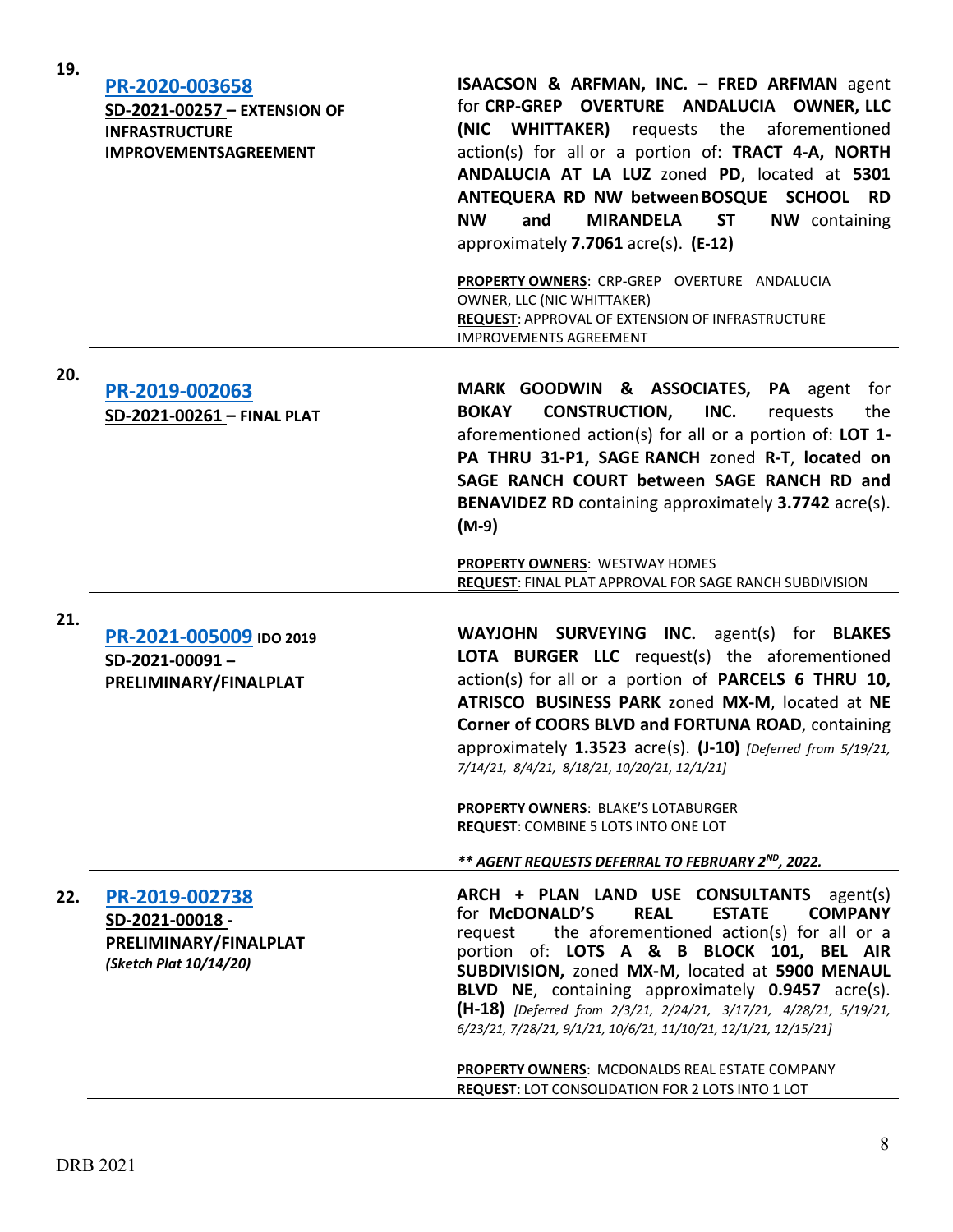**23.**

### **[PR-2020-004748](http://data.cabq.gov/government/planning/DRB/PR-2020-004748/DRB%20Submittals/) IDO 2019 SD-2021-00152 – PRELIMINARY/FINALPLAT Sketch plat 12-2-2020**

### **TIM SOLINSKI** agent for **AUI INC.** requests the

aforementioned action(s) for all or a portion of: \*62 4 ARMIJOBROS ADDN LOTS 62, 63 & 64 & LOTS R, S & T & ALLEY ADJ LT, LOTS 1-5ALL LOT 6 EXC A SELY PORTION BLK C OF THE MANDELL BUSINESS AND RESIDENCE ADDN AND AN UNPLATTED STRIP OF LAND W OF AND ADJ THERE , PORTION OF LOTS 7 & 8 BLOCK C MANDELL BUSINESS AND RESIDENCE ADDN & PORTION OF P & Q PERFECTO MARIANO JESUS ARMIJO ADD, TRACT A2 PLAT OF

TRACTS A-1 & A-2, zoned **MX-FB- UD**, located at **ONE CIVIC PLAZA & 400 MARQUETTE**

**between MARQUETTE and TIJERAS** containing

approximately **2.2273** acre(s). **(J-14)** *Deferred from 7/28/21, 8/4/2,8/11/21, 8/25/21, 9/15/21, 9/22/21, 10/6/21/ 10/20/21, 11/10/21, 11/17/21, 12/1/21, 12/8/21, 12/15/21]*

**PROPERTY OWNERS**: BERNALILLO COUNTY, CITY OF ALBUQUERQUE **REQUEST**: REPLAT TO CONSOLIDATE 22 LOTS/TRACTS INTO 2 TRACTS,DEDICATE ADDITIONAL PUBLIC RIGHTS-OF-WAY AND TO GRANTEASEMENTS

## *SKETCH PLAT*

| 24. | PR-2021-006337<br>PS-2021-00158 - SKETCH PLAT | NEW MEXICO DEPARTMENT OF TRANSPORTATION<br>NEW MEXICO STATE HIGHWAY DEPARTMENT TRACT OF<br>NORTHALBUQUERQUE ACRES TRACT 'A' UNIT ' (D-18)                                                                                                                                                                                                                                  |
|-----|-----------------------------------------------|----------------------------------------------------------------------------------------------------------------------------------------------------------------------------------------------------------------------------------------------------------------------------------------------------------------------------------------------------------------------------|
|     |                                               | <b>PROPERTY OWNERS: NMDOT</b><br><b>REQUEST: DIVIDE 0.68 ACRES OUT OF EXISTING CAMPUS AT 7500</b><br>PAN AMERICAN FWY TO BE TRANSERRED TO GENERAL SERVICES<br>DEPARTMENT FOR CONTINUTED USE AND PROPOSED EXPANSIONS<br>BY THE RADIO COMMUNICATIONS BUREAU                                                                                                                  |
| 25. | PR-2021-006350<br>PS-2021-00159 - SKETCH PLAT | <b>ISAACSON &amp; ARFMAN, INC. agent for STARQUEST</b><br><b>RED ROCK</b> requests the aforementioned action(s) for all<br>or a portion of: TRACT 3-A-2 & PORTION OF TRACT 3-B-<br>2, BLOCK 2, INDIAN RIDGE SUBDIVISION zoned MX-L,<br>located at 11930 MENAUL BLVD NE on MENAUL BLVD<br>NE WEST OF CHELWOOD PARK BLVD NE containing<br>approximately 1.94 acre(s). (H-22) |
|     |                                               | <b>PROPERTY OWNERS: MARTIN STEWART LEE &amp; JEANNETTE ELLEN</b><br><b>REQUEST: CONSOLIDATE A PORTION OF AN ADJACENT SITE INTO</b><br>THE SUBJECT PROPERTY                                                                                                                                                                                                                 |